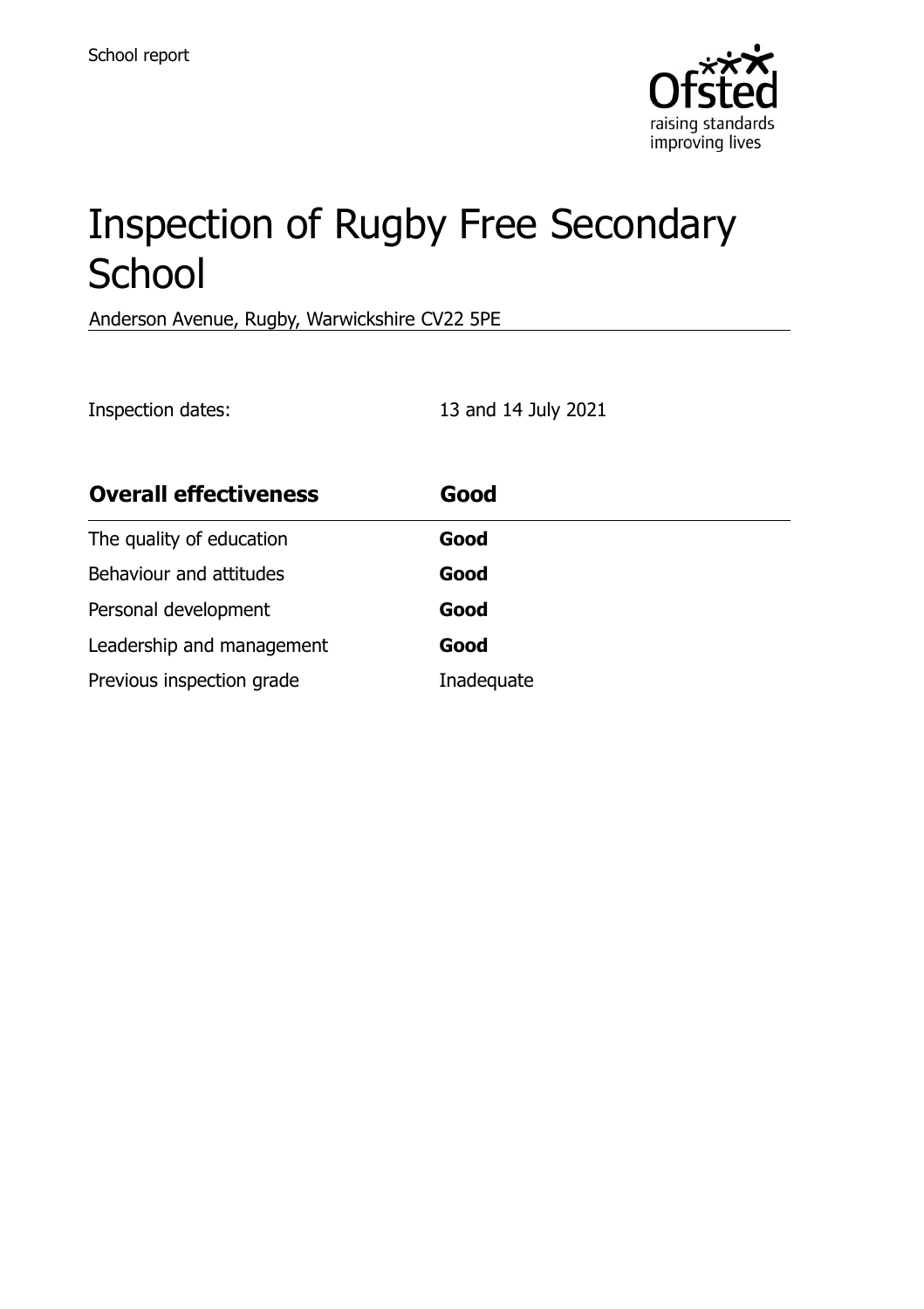

# **What is it like to attend this school?**

Leaders have created an encouraging and inclusive environment. Pupils benefit from a school community that includes pupils from a wide range of different backgrounds and cultures. Leaders have fostered a culture in which pupils see these differences as a positive thing. Uniqueness is valued and celebrated. Pupils feel confident 'to be themselves' at Rugby Free Secondary School.

Leaders have high expectations for pupils. In most subjects, teachers expect pupils to produce their best work. Pupils embody the school values of kindness and respect in their daily interactions with staff and each other. Relationships between staff and pupils are strong.

Pupils behave well in the vast majority of lessons and at other times of the day. Very little learning time is lost. Bullying does happen, but it is rare. When it happens, leaders deal with it quickly and effectively. Pupils feel safe. They have confidence in their teachers to look after them well.

As part of the school's 'set for life' curriculum, the school actively teaches pupils about the skills they need to succeed in modern Britain. Pupils have a wide range of opportunities to develop their talents and interests. Most pupils make good use of these. The opportunities include an equalities club, a debating society and a gardening group.

#### **What does the school do well and what does it need to do better?**

All pupils learn a broad and ambitious curriculum. Curriculum leaders ensure that pupils learn content in a logical order. This is developing pupils' confidence and knowledge in a variety of subjects over time. For example, in mathematics, pupils become secure in calculating the area of two-dimensional shapes before learning how to work out the volume of three-dimensional shapes.

Leaders have introduced clear routines for the start of lessons. As part of these routines, pupils answer questions about work they have done in the past. Curriculum leaders choose these questions carefully. They design questions that focus on the important knowledge pupils need to know. Pupils told inspectors that answering these questions helps to 'jog their memories' and they remember things they have learned before.

Teachers know that some pupils need extra help to learn the curriculum. All pupils with special educational needs and/or disabilities (SEND) have an individual plan. This plan explains how adults can best support them. Teachers use this information well in lessons. This means that most pupils get the support they need. In addition to this, leaders have ensured that teachers create teaching resources that allow all pupils to access the learning.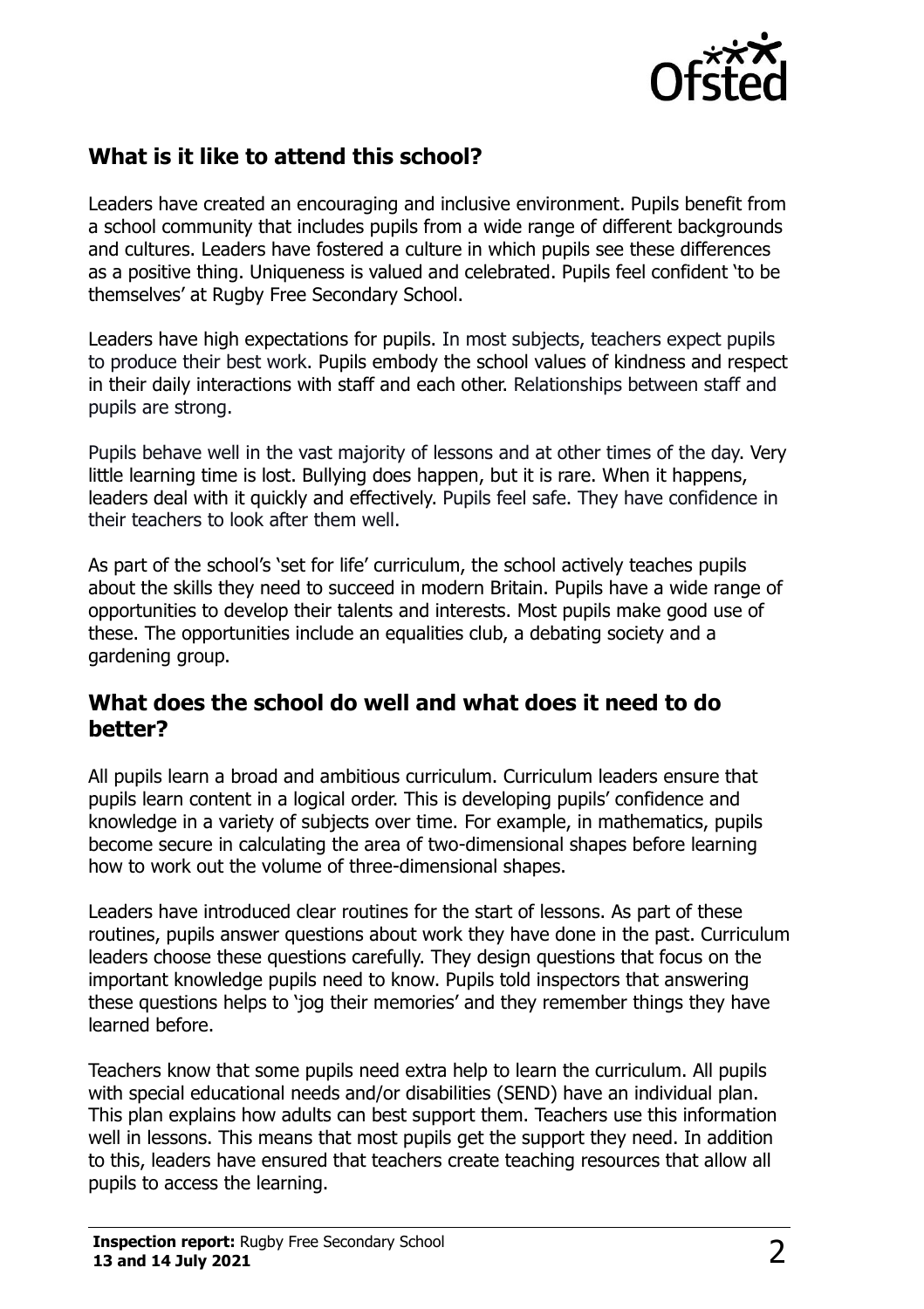

In some subjects, teachers do not check pupils' understanding systematically. This means that teachers do not consistently know when pupils are stuck or have misunderstood something. As a result, not all pupils get the help they need quickly enough. This slows their learning.

Teachers promote reading well. For example, inspectors observed pupils passionately discussing and debating which books they would like added to the school library. When pupils join the school, leaders make appropriate checks on pupils' starting points in reading. Leaders use the information from these checks to identify pupils who have specific reading difficulties or who are at the early stages of reading. They ensure that these pupils get the help they need from skilled adults. This supports these pupils to become more confident and fluent readers.

The school's behaviour policy is simple and clear. It is well understood by pupils and consistently applied by staff. Pupils appreciate this. Pupils' behaviour around school is respectful and calm. They are rarely late to classes or school.

The headteacher is determined that all pupils be well prepared for life in modern Britain. Tolerance for others is consistently promoted by staff and through the school's curriculum, assemblies and wider opportunities. Consequently, pupils are highly respectful of people's differences. They are knowledgeable about the protected characteristics and talk confidently and maturely about them.

Leaders, including those responsible for governance, want 'the very best' for pupils. They regularly gather the views of pupils, parents and carers, and staff. As a result, they know what the school does well and how it can improve further.

# **Safeguarding**

The arrangements for safeguarding are effective.

Staff take pupils' welfare seriously. They are alert to any signs that a pupil may need support and they report concerns quickly. Leaders take action to ensure that pupils who need help get the support they need. Safeguarding records are thorough and well organised.

As part of the school's personal, social, health and economic (PSHE) education curriculum, pupils learn how to keep themselves safe. Leaders make sure that this curriculum teaches pupils about risks they may face in the local area. Pupils know how to keep themselves safe online. They know what to do if something is worrying them.

# **What does the school need to do to improve?**

# **(Information for the school and appropriate authority)**

■ In some subjects, teachers do not check pupils' understanding within lessons well enough. This means that teachers do not know which pupils need extra help, so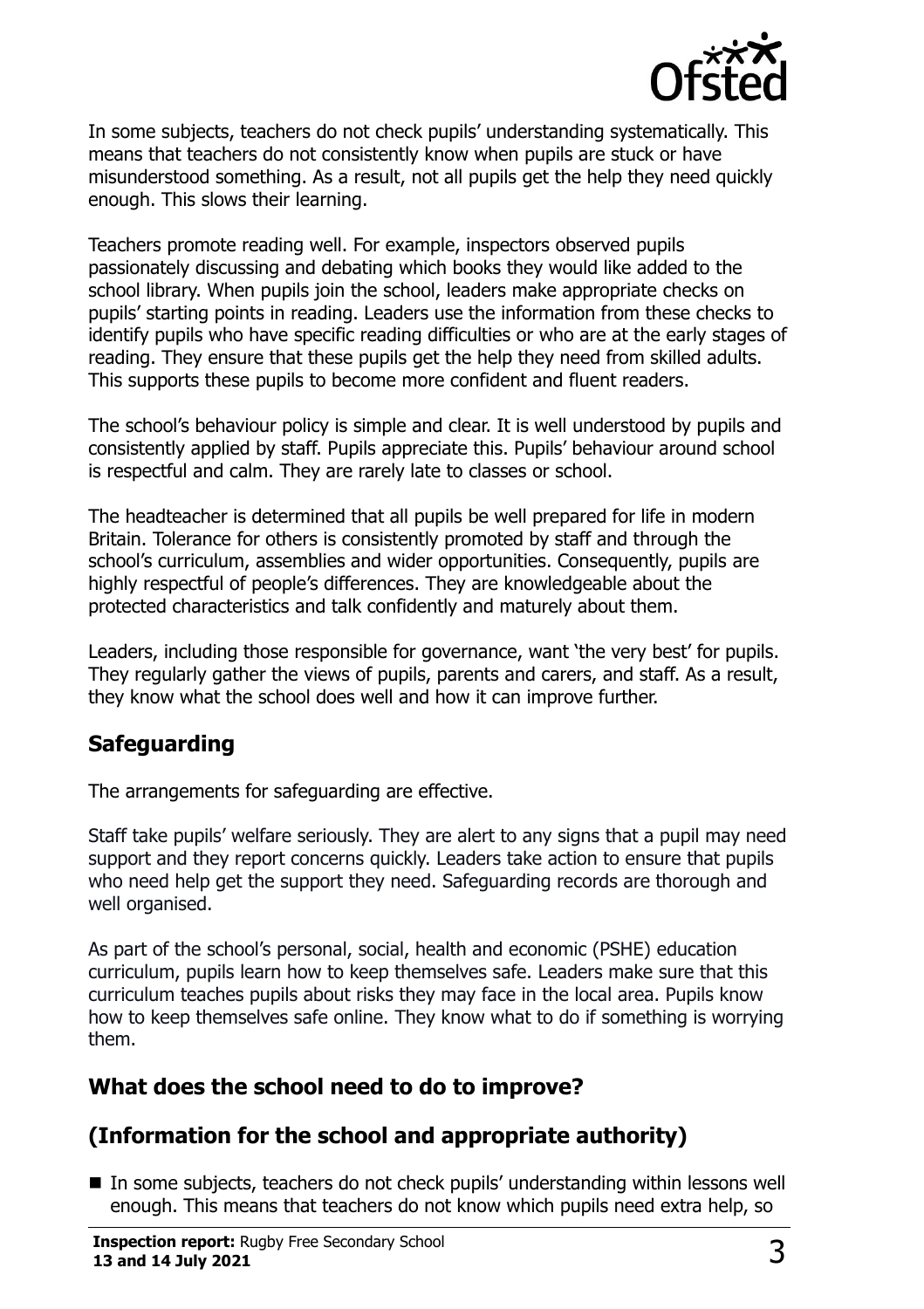

pupils do not get timely support. Leaders should ensure that teachers know how to check learning systematically in their subjects, so that teachers are able to give pupils the help they need quickly.

### **How can I feed back my views?**

You can use [Ofsted Parent View](http://parentview.ofsted.gov.uk/) to give Ofsted your opinion on your child's school, or to find out what other parents and carers think. We use Ofsted Parent View information when deciding which schools to inspect, when to inspect them and as part of their inspection.

The Department for Education has further quidance on how to complain about a school.

If you are the school and you are not happy with the inspection or the report, you can [complain to Ofsted.](http://www.gov.uk/complain-ofsted-report)

### **Further information**

You can search for [published performance information](http://www.compare-school-performance.service.gov.uk/) about the school.

In the report, '[disadvantaged pupils](http://www.gov.uk/guidance/pupil-premium-information-for-schools-and-alternative-provision-settings)' refers to those pupils who attract government pupil premium funding: pupils claiming free school meals at any point in the last six years and pupils in care or who left care through adoption or another formal route.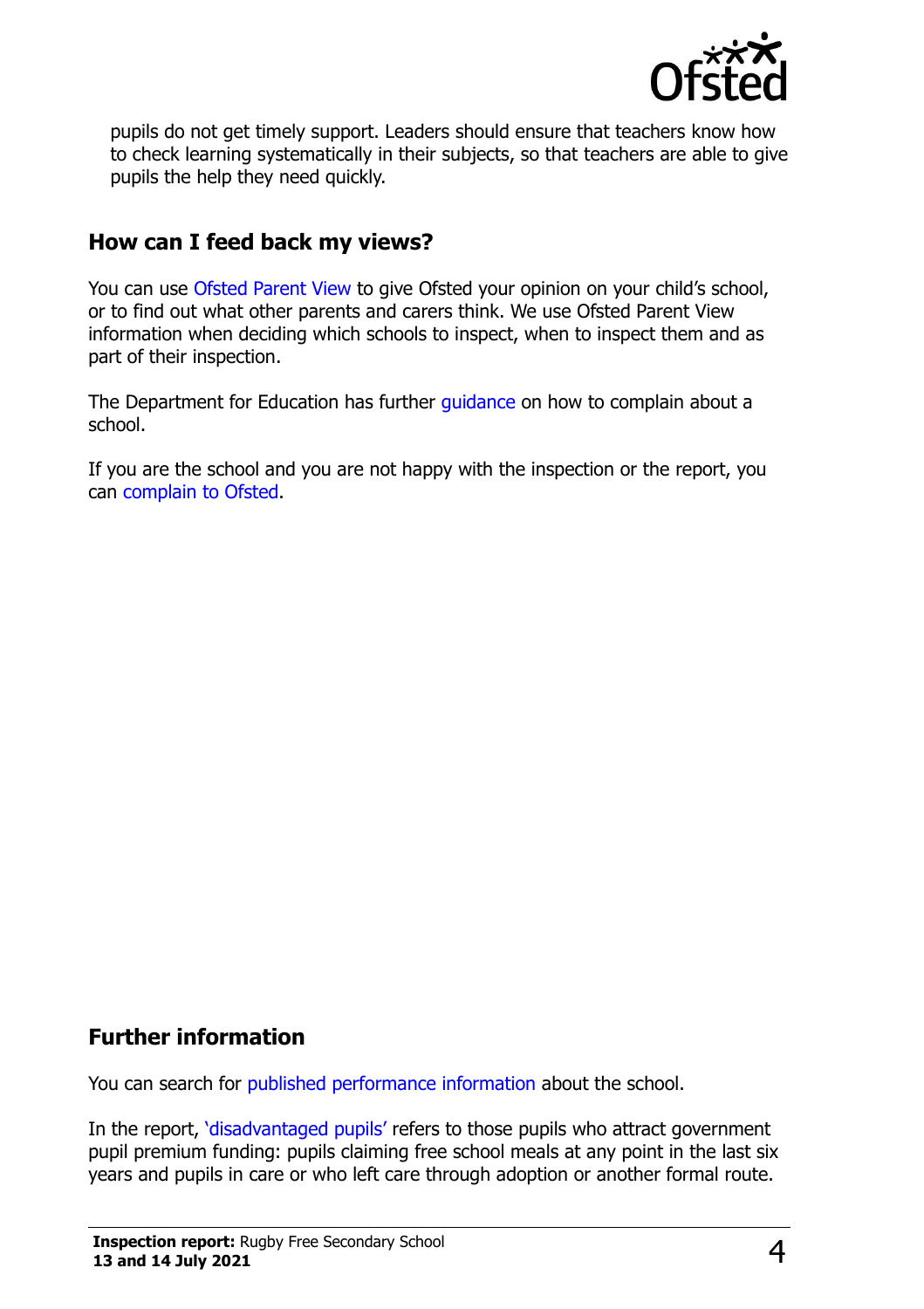

# **School details**

| Unique reference number             | 142881                                                           |  |
|-------------------------------------|------------------------------------------------------------------|--|
| <b>Local authority</b>              | Warwickshire                                                     |  |
| <b>Inspection number</b>            | 10184721                                                         |  |
| <b>Type of school</b>               | Secondary                                                        |  |
| <b>School category</b>              | Academy free school                                              |  |
| Age range of pupils                 | 11 to 19                                                         |  |
| <b>Gender of pupils</b>             | Mixed                                                            |  |
| Number of pupils on the school roll | 853                                                              |  |
| <b>Appropriate authority</b>        | Board of trustees                                                |  |
| <b>Chair of trust</b>               | David Johnson                                                    |  |
| <b>Headteacher</b>                  | Samirah Roberts                                                  |  |
| Website                             | www.rugbyfreesecondary.co.uk                                     |  |
| Date of previous inspection         | 14 and 15 May 2019, under section 5 of<br>the Education Act 2005 |  |

# **Information about this school**

- This school opened in September 2016. It is smaller than the average-sized secondary school.
- The proportion of disadvantaged pupils is above average. The proportions of pupils with SEND and those who speak English as an additional language are above average. The proportion of pupils who have an education, health and care plan is above average.
- The school is registered for pupils in Years 7 to 13. Currently, there are five year groups in the school, Years 7, 8, 9, 10 and 11. The school plans to open a sixth form in September 2021.
- The school makes use of one registered alternative provision provider.

#### **Information about this inspection**

We carried out this inspection under section 8 of the Education Act 2005. We deemed the inspection a section 5 inspection under the same Act.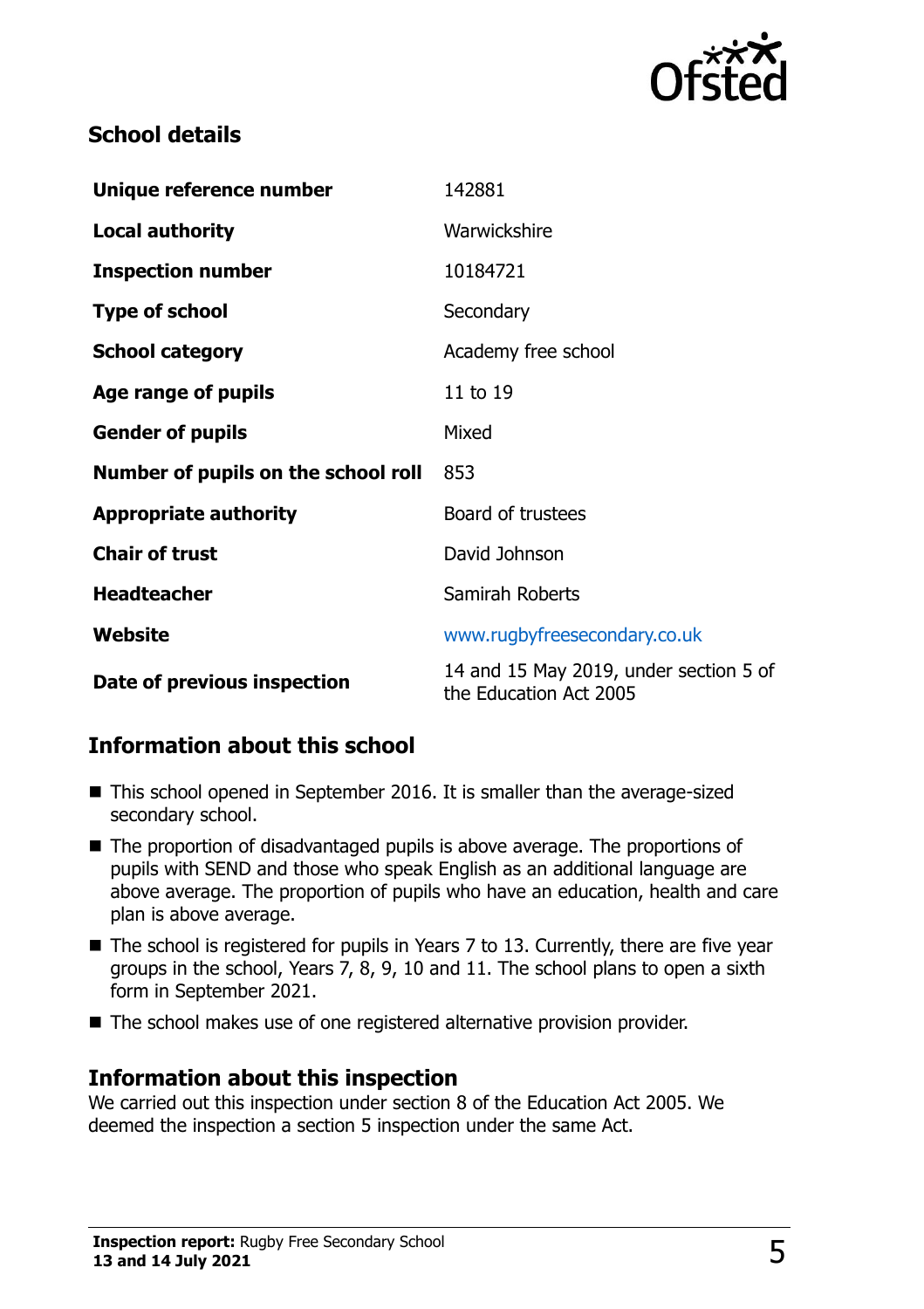

In accordance with section 13(5) of the Education Act 2005, Her Majesty's Chief Inspector is of the opinion that the school no longer requires significant improvement.

This was the first routine inspection the school had received since the COVID-19 (coronavirus) pandemic began. Inspectors discussed the impact of the pandemic with the school, and have taken that into account in their evaluation.

- Inspectors met with the headteacher and senior leaders. They talked to a wide range of staff. The lead inspector met with representatives of those responsible for governance, including the chair of the school improvement board. The lead inspector also met with the chief executive officer of the trust.
- Inspectors scrutinised a range of documents. These included: school policies, safeguarding records, curriculum documents, information about pupils' attendance and behaviour, the single central record and information about leaders' evaluation of the quality of education.
- Inspectors focused on the following subjects during the inspection: English, mathematics, science and history. As part of this focus, they met with curriculum leaders and class teachers, and talked to pupils. Inspectors visited lessons accompanied by leaders. They also looked at pupils' work.
- As part of inspecting safeguarding, inspectors held discussion with staff, leaders and those responsible for governance. They also observed at informal times of the day to evaluate safeguarding arrangements and pupils' behaviour.
- Inspectors considered 273 responses to Ofsted's online questionnaire, Parent View. This included 152 free-text comments.

#### **Inspection team**

| Christopher Stevens, lead inspector | Her Majesty's Inspector |
|-------------------------------------|-------------------------|
| Gwen Onyon                          | Ofsted Inspector        |
| David Hermitt                       | Ofsted Inspector        |
| <b>Graeme Rudland</b>               | Ofsted Inspector        |